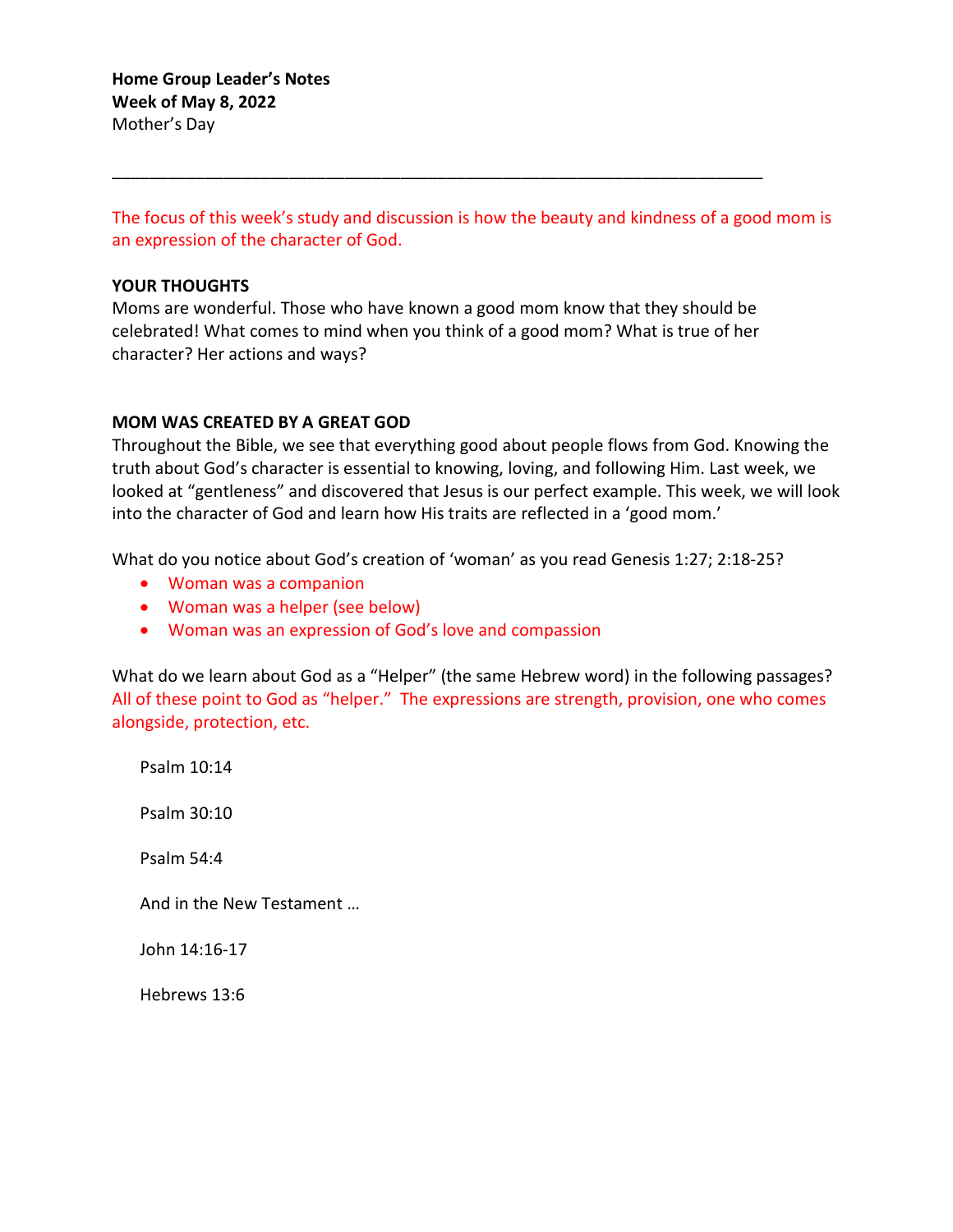Throughout Scripture, God is referred to in masculine terms (e.g., Father, King). But being our Creator God, He has all the positive characteristics of a good mom. What motherly traits do you see in God in the following Scriptures?

Hosea 11:3-4 Nurturing, feeding, teaching them to walk, etc.

Isaiah 49:15 God's compassion is compared to that of a nursing mom

Isaiah 66:13 How does God describe Himself in Exodus 34:6-7? (List his character traits below)

- compassionate
- gracious
- Slow to anger
- Faithfulness
- Abounding love
- forgiving
- just

How do moms reflect the character of God? This is the main point.

# **DISCUSS TOGETHER**

Have you ever thought about God as having the character of a good mom? What stood out to you as you read through Exodus 34: 6-7?

Basically, all of God's description of Himself is reflected in moms.

"Slow to anger" makes me think of a good mom. Moms tend to be patient, allowing the child space to learn, to fall down, and to make mistakes without condemnation.

What was Moses' response to God's revelation of Himself? What happens in you as you think about God's character?

When Moses heard God's description of Himself, he fell down and worshiped. Shouldn't we do the same? God is so holy – surely there is none like Him.

What are ways that we can honor moms for the many ways that they enrich our lives? This should be a good conversation. Moms don't need to be worshiped. But by honoring and thanking them, we are, in effect, honoring and worshiping the God who created them.